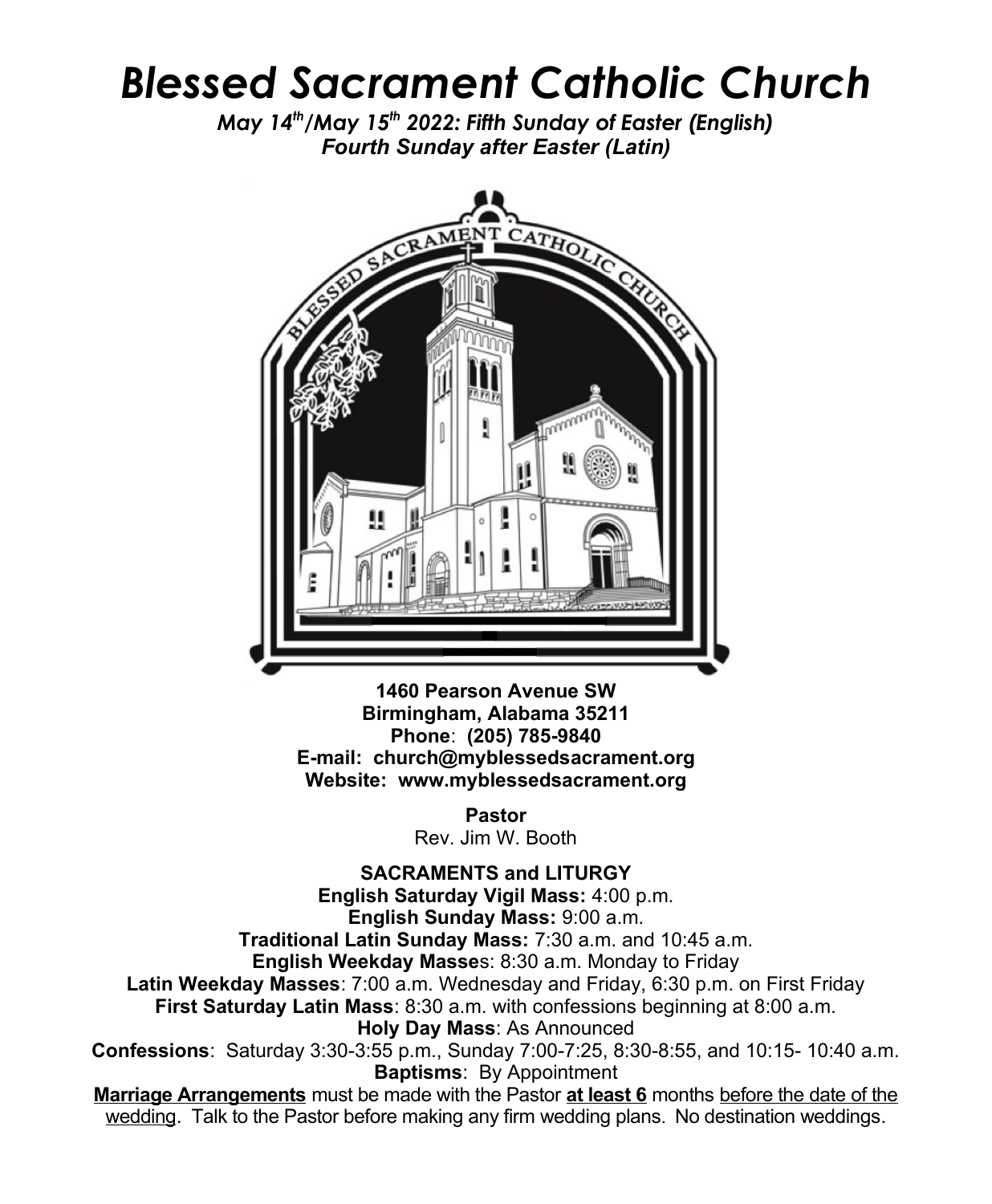**COVID-19 RESPONSE, MASS & DEVOTIONS:** We have an additional Sunday Latin Mass at 7:30, to aid in the social distancing, and continues on a provisional basis.

**NOTE ON CONFESSIONS**: If there is a significant line for confession, Fr Booth might say part of the formula of absolution while the penitent recites the act of contrition. The full formula of absolution is always said, but the first part might be said softly during the act of contrition. Thus, you might only hear "and I absolve you from your sins, in the name of the Father, and of the Son, and of the Holy Spirit."

**WELCOME** to all of our visitors: We are glad you have attended Mass with us. If you wish to join Blessed Sacrament, please pick up a parish census form at the Religious Goods Counter located in the vestibule of the front entrance.

**IN MEMORIAM**: In memory of August & Josephine Nettleman, the sanctuary lamp will burn for the repose of their souls from May  $15<sup>th</sup>$  to May  $21<sup>st</sup>$ . The sanctuary lamp will burn for the repose of Edward Von Hagel, Sr. from May  $22<sup>nd</sup>$  until May  $28<sup>th</sup>$ .

**THIRD SUNDAY POTLUCKS**: There will not be a potluck following the 10:45 Mass on the third Sunday of April (Easter Sunday) or the third Sunday of May (First Communion).

**MORNING WITH MARY**: All ladies are invited to a morning of devotion next Saturday, May  $21^{st}$ . Adoration will begin at 8:30 a.m., there will be confession during adoration, followed by benediction at about 9:10 a.m., and concluding with a Latin Mass at about 9:15 a.m.

**GOLF FORE LIFE**: The Her Choice Birmingham Women's Center annual golf tournament – a scramble format – will be played on Friday, May  $20<sup>th</sup>$  at Highland Park Golf Course. Highland Golf Course is a great course and fun for golfers of all skill levels. Please come play golf and help raise money for Her Choice, a pro-life pregnancy resource center. Lunch will be provided beginning at 12:00 p.m. and tee-off will be at 1:00 p.m. The cost is \$250 (\$125 of which is tax deductible) per individual golfer and prizes will be awarded immediately following the tournament. Questions can be directed to Jim Pinto at (205) 447-8796 or Her Choice at (205) 252-0706. Please register at http://www.herchoicebirmingham.org/gfl/form.htm

**PRAY FOR OUR SEMINARIANS:** Please pray for our seminarians: Daniel Sessions, Charles Deering, Matthew Gubenski, Patrick DePew, Max Gallegos, John Gardiner, Andrew Vickery, John Paul Stepnowski, Collins Hess, Hunter Limbaugh, Francisco Rodriguez, Adam Sellers, and Dominic Rumore. May more good men to answer God's call to the priesthood.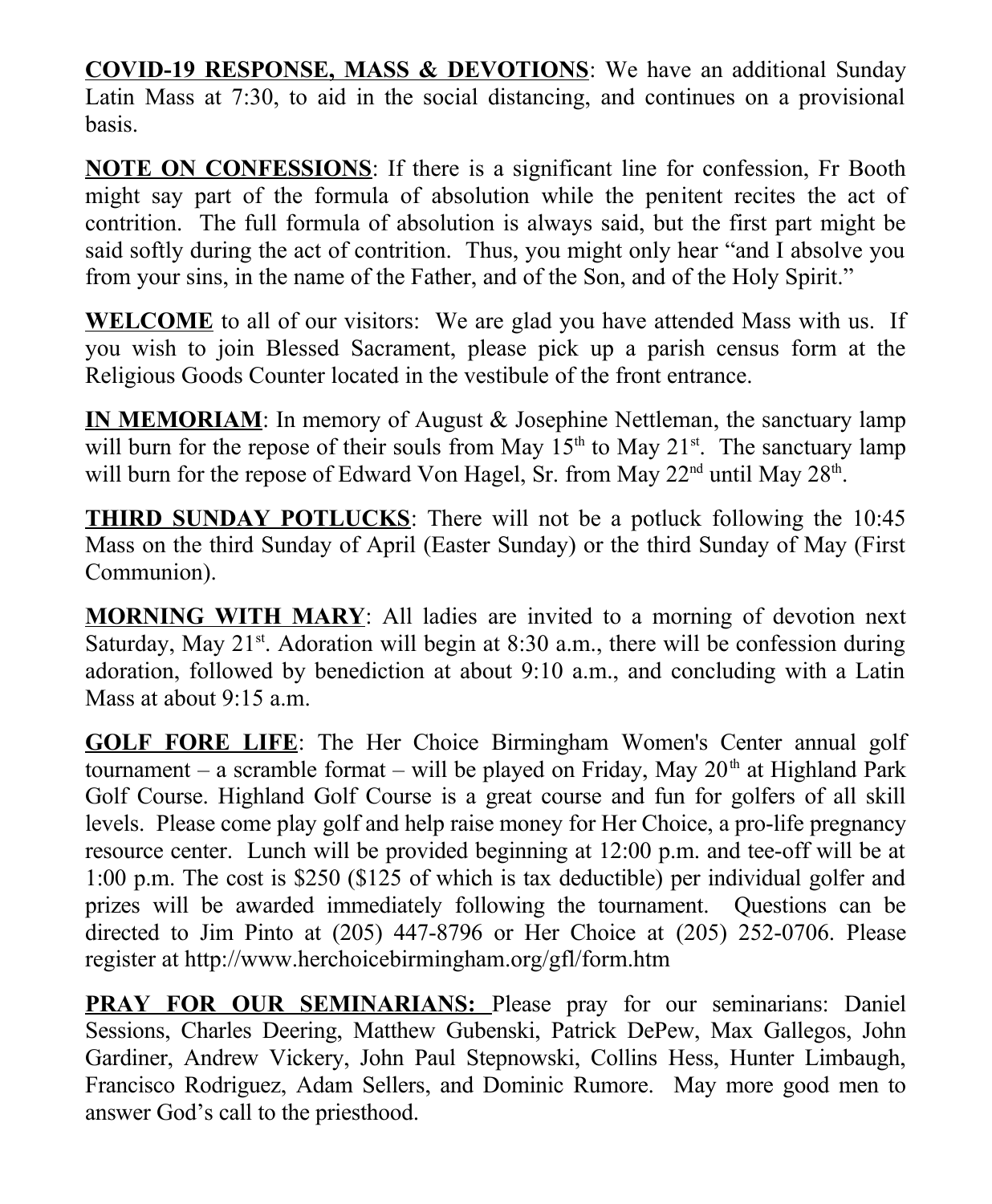**PARISH SUPPORT**: The collection last week was \$8787, \$675 was donated to the Preservation Fund, and \$904 was given for the Catholic Home Missions. Many thanks for your generosity.

**2022 HIGH MASS SCHEDULE**: The High Mass schedule for the 10:45 a.m. Mass is as follows: Every second, third, and fourth Sunday of the month with the addition of Corpus Christi (Thursday, June  $16<sup>th</sup>$ ), All Saints (Tuesday, November  $1<sup>st</sup>$ ), and Immaculate Conception (Thursday, December  $8<sup>th</sup>$ ).

**FIRST COMMUNION DATE**: First Communion is at 10:45 a.m. this Sunday.

**NOTE ON MASS INTENTIONS**: There is about a seven-month backlog on Mass Intentions. Thus, requested Mass dates cannot always be honored.

## **MASS SCHEDULE AND INTENTIONS**: (\*Masses in the Rectory Chapel)

| Sat, May 14: $4:00 \text{ p.m.}$ † Jerry Bryant (by Mary & Betty Mason)               |
|---------------------------------------------------------------------------------------|
| Sun, May 15: 7:30 a.m. Special Intention for Sheila Muck (by the Duvall Family)       |
| 9:00 a.m. Pro Populo                                                                  |
| 10:45 a.m. † Marilyn West (by the Juneau Family)                                      |
| Mon, May 16: $*8:30$ a.m. † Tom Davis (by Mary & Betty Mason)                         |
| Tues, May 17: *8:30 a.m. $\dagger$ Tom Davis (by Mary & Betty Mason)                  |
| Wed, May 18: *7:00 a.m. $\dagger$ Marilyn West (by the Juneau Family)                 |
| *8:30 a.m. † Ronnie Mason (by Mary & Betty Mason)                                     |
| Thur, May 19: *8:30 a.m. † Ronnie Mason (by Mary & Betty Mason)                       |
| Fri, May 20: *7:00 a.m. Special Intention for Adela Gilbert (by the Sampedros)        |
| *8:30 a.m. † Jerry Bryant (by St Bernadette's Band)                                   |
| Sat, May 21: 8:30 a.m. Special Intention for all BSC Altar Servers (by the Sampedros) |
| $4:00$ p.m. † Jerry Bryant (by Chuck Bryant)                                          |
| Sun, May 22: 7:30 a.m. $\dagger$ Jerry Bryant (by the Noblitt Family & Ginny Daniel)  |
| 9:00 a.m. Pro Populo                                                                  |
| 10:45 a.m. † Jerry Bryant (by Cathy Schauer)                                          |

**PLEASE PRAY FOR THE SICK AND HOMEBOUND** especially Josie Nickell, Gloria Archambault, Don Williams, James Bonner, Matthew Clune Sr., Ronnie Buchanan, Barbara Williams, Gail McMahon, Gracimo Ribeiro Bento, Bob Wiseman, Eve Moore, Aaron Minjares, Bill Dinan, Carol Brandley, Eddie Hunter, Lawrence Brandley, Pete Ransom, Jerry Joiner, Beryl Curtis, Nicole Copeland, Linda Cooper, Lee Dinan, Danny Rohling, Kay Dorion, Krissy Chism, William Scroggins, Lamar Smith, Paul Herrmann, Wayne Little, Maria Morin, Andrea Little, Joseph Edwards, George Dunham, Fran Costanza, Christine Cover, Thatcher Kerzie, Malcolm Perry, Koslyn Chism, Kathleen Strawmeyer, and Stephanie Perry.

## **NEXT WEEK'S MASS READINGS**

| 4:00 p.m. Sixth Sunday of Easter     | Acts 15:1-2,22-29, Rev 21:10-14,22-23, Jn 14:23-29 |
|--------------------------------------|----------------------------------------------------|
| 7:30 a.m. Fifth Sunday after Easter  | James 1:22-27, Jn 16:23-30                         |
| 9:00 a.m. Sixth Sunday of Easter     | Acts 15:1-2,22-29, Rev 21:10-14,22-23, Jn 14:23-29 |
| 10:45 a.m. Fifth Sunday after Easter | James 1:22-27, Jn 16:23-30                         |